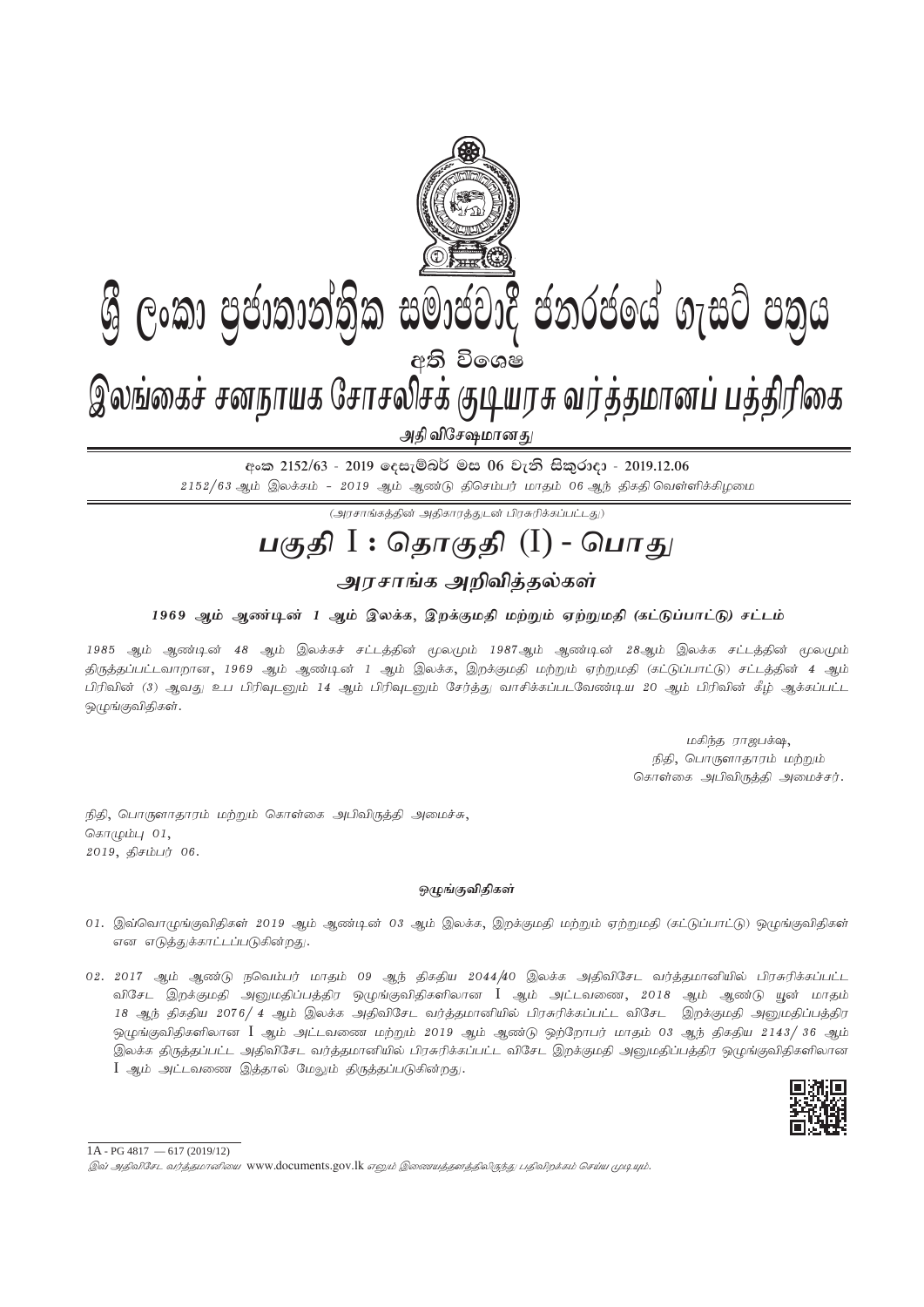$2A$  $I$  කොටස $I$  ( $I$ ) ඡෙදය - ශුී ලංකා පුජාතාන්තික සමාජවාදී ජනරජයේ අති විශෙෂ ගැසට් පතුය - 2019.12.06 பகுதி  $I$  : தொகுதி  $(I)$  - இலங்கைச் சனநாயக சோசலிசக் குடியரசு வர்த்தமானப் பத்திரிகை - அதி விசேஷமானது - 2019.12.06

03. 2019 ஆம் ஆண்டு ஒற்றோபர் மாதம் 03 ஆந் திகதிய 2143/ 36 ஆம் இலக்க திருத்தப்பட்ட அதிவிசேட வர்த்தமானியில் பிரசுரிக்கப்பட்ட விசேட இறக்குமதி அனுமதிப்பத்திர ஒழுங்குவிதிகளிலான அட்டவணை I இன் கீழ் குறிப்பிடப்பட்டுள்ள  $\rm{II}$  ஆம் நிரலில் காட்டப்பட்டுள்ள இயைபுமுறைக் குறியீடுகளும்  $\rm{III}$  ஆம் நிரலில் காட்டப்பட்டுள்ள அதற்கு ஒத்திசைவான பின்வரும் பொருட்கள் நீக்கப்படுகின்றன.

| தொ. | $\mathscr{D} \mathscr{L}$ | இ.மு குறியீடு<br>II |                          | விபரம்                                                                                                                                                     |              |
|-----|---------------------------|---------------------|--------------------------|------------------------------------------------------------------------------------------------------------------------------------------------------------|--------------|
| இ.  | தலைப்பு<br>I              |                     |                          | Ш                                                                                                                                                          |              |
| 203 | 08.02                     |                     |                          | புதிய<br>உலர்த்திய, கோது<br>பிற<br>விதைகள்,<br>அல்லது<br>நீக்கிய அல்லது நீக்காத, தோல் நீக்கப்பட்ட அல்லது<br>நீக்கப்படாதவை                                  |              |
|     |                           | 0802.80             | $\equiv$                 | அரிகா (ஒரு வகை பாக்கு) விதைகள்                                                                                                                             |              |
|     |                           | 0802.80.10          | $- - -$                  | புதியவை (கோது நீக்காதவை அல்லது பட்டை உரிக்கப்<br>படாதவை)                                                                                                   | L            |
|     |                           | 0802.80.90          | $---$                    | பிற                                                                                                                                                        | L            |
|     |                           |                     |                          |                                                                                                                                                            |              |
| 204 | 08.13                     |                     |                          | பழங்கள், உலர்த்தியவை, தலைப்பு 08.01 தொடக்கம்<br>08.06 வரையிலானவற்றுள் அடங்காதவை: இவ்வதிகாரத்<br>திலுள்ள விதைகளின் அல்லது உலர்த்திய பழங்களின்<br>கலப்புகள். |              |
|     |                           | 0813.40.00          | $\sim$                   | பிற பழங்கள்:                                                                                                                                               |              |
|     |                           | 0813.40.10          | $---$                    | புளியம்பழம்                                                                                                                                                | L            |
|     |                           |                     |                          |                                                                                                                                                            |              |
| 205 | 09.04                     |                     |                          | வைப்பர் இனத்து மிளகு : உலர்த்திய அல்லது நசுக்கப்பட்ட<br>அரைக்கப்பட்ட காப்சிக்கம் இன<br>அல்லது<br>அல்லது<br>பிமென்ரா இனத்தவை                                |              |
|     |                           |                     | $\bar{a}$                | மிளகு :                                                                                                                                                    |              |
|     |                           | 0904.11             | $- -$                    | நசுக்கவோ அல்லது அரைக்கவோபடாதவை.                                                                                                                            |              |
|     |                           |                     | $- - -$                  | ஒரு லீற்றருக்கு 450 கிராம்களுக்கு மேற்படாத அடர்த்தியினைக்<br>கொண்ட லைட் பெறீஸ் (ஓரளவு வளர்ச்சியுற்ற) மிளகுககள்                                             |              |
|     |                           | 0904.11.11          | ----                     | கரியச் சேர்மானமுடைய மிளகு                                                                                                                                  | L            |
|     |                           | 0904.11.19          | $- - - -$                | பிற                                                                                                                                                        | L            |
|     |                           | 0904.11.20          | $- - -$                  | ஒரு லீற்றருக்கு 450 கிராம்களுக்கு மேற்பட்ட அடர்த்தியினைக்<br>கொண்ட மெச்சுடியட் மிளகுகள் (முழு வளர்ச்சியற்றவை)                                              | L            |
|     |                           | 0904.11.30          | $- - -$                  | பிற, வெள்ளை நிறமுடையவை                                                                                                                                     | L            |
|     |                           | 0904.11.90          | $- - -$                  | பிற                                                                                                                                                        | L            |
|     |                           | 0904.12             | $- -$                    | நசுக்கப்பட்டவை அல்லது அரைக்கப்பட்டவை :                                                                                                                     |              |
|     |                           | 0904.12.10          | $---$                    | ருசுக்கப்பட்டவை                                                                                                                                            | L            |
|     |                           | 0904.12.20          | $---$                    | அரைக்கப்பட்டவை                                                                                                                                             | $\mathbf{L}$ |
| 206 | 09.06                     |                     |                          | கறுவா மற்றும் கறுவா மரப்பூக்கள்                                                                                                                            |              |
|     |                           |                     | $\overline{\phantom{a}}$ | நசுக்கவோ அல்லது அரைக்கவோபடாதவை                                                                                                                             |              |
|     |                           | 0906.11             | $- -$                    | கறுவாப் பட்டை சுருள் ( <i>சினமன் சீலானிகம் புளுமி</i> )                                                                                                    |              |
|     |                           |                     | $---$                    | கரியச் சேர்வைகளுடைய                                                                                                                                        |              |
|     |                           |                     |                          |                                                                                                                                                            |              |

#### அட்டவணை I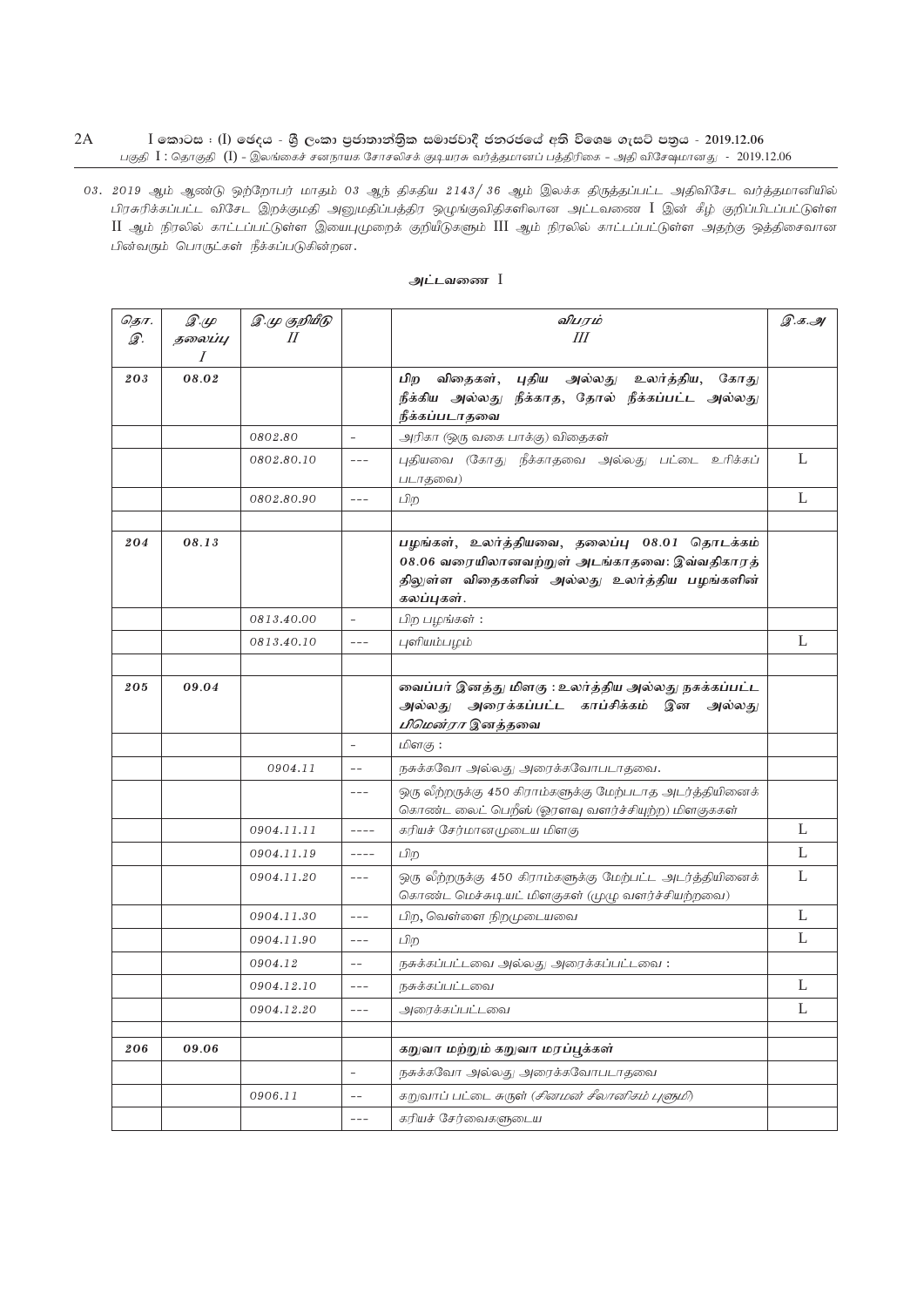$\rm I$  කොටස : ( $\rm I$ ) ඡෙදය - ශුී ලංකා පුජාතාන්තිුක සමාජවාදී ජනරජයේ අති විශෙෂ ගැසට් පතුය - 2019.12.06 பகுதி  $\,$  I : தொகுதி  $\,$  ( $\rm{J})$  - இலங்கைச் சனநாயக சோசலிசக் குடியரசு வர்த்தமானப் பத்திரிகை - அதி விசேஷமானது -  $\,$  2019.12.06

| தொ.<br>இ. | $\mathscr{D}.\mathscr{L}$<br>தலைப்பு<br>$\overline{I}$ | இ.மு குறியீடு<br>$\boldsymbol{\mathit{II}}$ |                          | விபரம்<br>III                                                                                                                    | இ.க.அ |
|-----------|--------------------------------------------------------|---------------------------------------------|--------------------------|----------------------------------------------------------------------------------------------------------------------------------|-------|
|           |                                                        | 0906.11.11                                  | $- - - -$                | கி.கிராம்<br>அளவுகளில்<br>சில்லறை<br>$\mathcal{I}$<br>அல்லது<br>குறைந்த<br>பொதிகளிலானவை மற்றும் பொதிகளில் பொதி செய்யப்<br>பட்டவை | L     |
|           |                                                        | 0906.11.12                                  | $- - - -$                | பிற கறுவாப் பட்டைச் சுருள்கள்                                                                                                    | L     |
|           |                                                        | 0906.11.13                                  | ----                     | கறுவாப் பட்டைச் சுருள்கள்                                                                                                        | L     |
|           |                                                        | 0906.11.14                                  | $- - - -$                | கறுவாப் பட்டை இறகுகள்                                                                                                            | L     |
|           |                                                        | 0906.11.15                                  | ----                     | கறுவாப் பட்டைத் துண்டுகள்                                                                                                        | L     |
|           |                                                        | 0906.11.19                                  | $- - - -$                | பிற                                                                                                                              | L     |
|           |                                                        |                                             | $- - -$                  | பிற:                                                                                                                             |       |
|           |                                                        | 0906.11.91                                  | ----                     | 1 கி.கிராம் அல்லது குறைந்த அளவுகளில் சில்லறை பொதிகளி<br>லானவை மற்றும் பொதிகளில் பொதி செய்யப்பட்டவை.                              | L     |
|           |                                                        | 0906.11.92                                  | $- - - -$                | ஏனைய கறுவாப் பட்டைச் சுருள்கள்                                                                                                   | L     |
|           |                                                        | 0906.11.93                                  | ----                     | கறுவாப் பட்டைச் சுருள்கள்                                                                                                        | L     |
|           |                                                        | 0906.11.94                                  | $- - - -$                | கறுவாப் பட்டை இறகுகள்                                                                                                            | L     |
|           |                                                        | 0906.11.95                                  | ----                     | கறுவாப் பட்டைத் துண்டுகள்                                                                                                        | L     |
|           |                                                        | 0906.11.99                                  | $- - - -$                | பிற                                                                                                                              | L     |
|           |                                                        | 0906.19                                     | $-$                      | பிற                                                                                                                              | L     |
|           |                                                        | 0906.20                                     | $\overline{\phantom{a}}$ | நசுக்கப்பட்டவை அல்லது அரைக்கப்பட்டவை:                                                                                            |       |
|           |                                                        | 0906.20.10                                  | $- - -$                  | கறுவா நசுக்கப்பட்டவை <i>(சினமம் சீலானிகம் புளுமி</i> ) நசுக்கப்<br>பட்டவை                                                        | L     |
|           |                                                        | 0906.20.20                                  | $---$                    | அரைக்கப்பட்டவை (சினமம் சீலானிகம் புளுமி)<br>கறுவா<br>அரைக்கப்பட்டவை                                                              | L     |
|           |                                                        | 0906.20.90                                  | $- - -$                  | பிற                                                                                                                              | L     |
|           |                                                        |                                             |                          |                                                                                                                                  |       |
| 207       | 09.08                                                  |                                             |                          | சாதிக்காய்<br>(நட்மெக்),<br>சாதிப்பத்திரி<br>(மேஸ்)<br>மற்றும்<br>ஏலக்காய் (காடமொம்)                                             |       |
|           |                                                        |                                             | $\overline{\phantom{a}}$ | சாதிக்காய்:                                                                                                                      |       |
|           |                                                        | 0908.11                                     | $-$                      | நசுக்கவோ அல்லது அரைக்கவோபடாதவை:                                                                                                  |       |
|           |                                                        |                                             | $---$                    | கரியச் சேர்மானமுடையவை:                                                                                                           |       |
|           |                                                        | 0908.11.11                                  | ----                     | பழுதடைந்த மற்றும் அழுகிய                                                                                                         | L     |
|           |                                                        | 0908.11.19                                  | $- - - -$                | பிற                                                                                                                              | L     |
|           |                                                        |                                             | $- - -$                  | பிற :                                                                                                                            |       |
|           |                                                        | 0908.11.91                                  | $- - - -$                | பழுதடைந்த மற்றும் அழுகிய                                                                                                         | L     |
|           |                                                        | 0908.11.99                                  | $- - - -$                | பிற                                                                                                                              | L     |
|           |                                                        | 0908.12                                     | $- -$                    | நசுக்கப்பட்டவை அல்லது அரைக்கப்பட்டவை:                                                                                            |       |
|           |                                                        | 0908.12.10                                  | $---$                    | உடைக்கப்பட்டவை                                                                                                                   | L     |
|           |                                                        | 0908.12.90                                  | $---$                    | பிற                                                                                                                              | L     |
|           |                                                        |                                             | $\overline{\phantom{0}}$ | ஜாதி பத்திரி (சாதிப்பூ)                                                                                                          |       |
|           |                                                        | 0908.21                                     | $- -$                    | நசுக்கவோ அல்லது அரைக்கவோபடாதவை                                                                                                   | L     |
|           |                                                        | 0908.22                                     | $-$                      | நசுக்கப்பட்டவை அல்லது அரைக்கப்பட்டவை:                                                                                            | L     |

**அட்டவணை** I *(தொடர்ச்சி)* 

3 A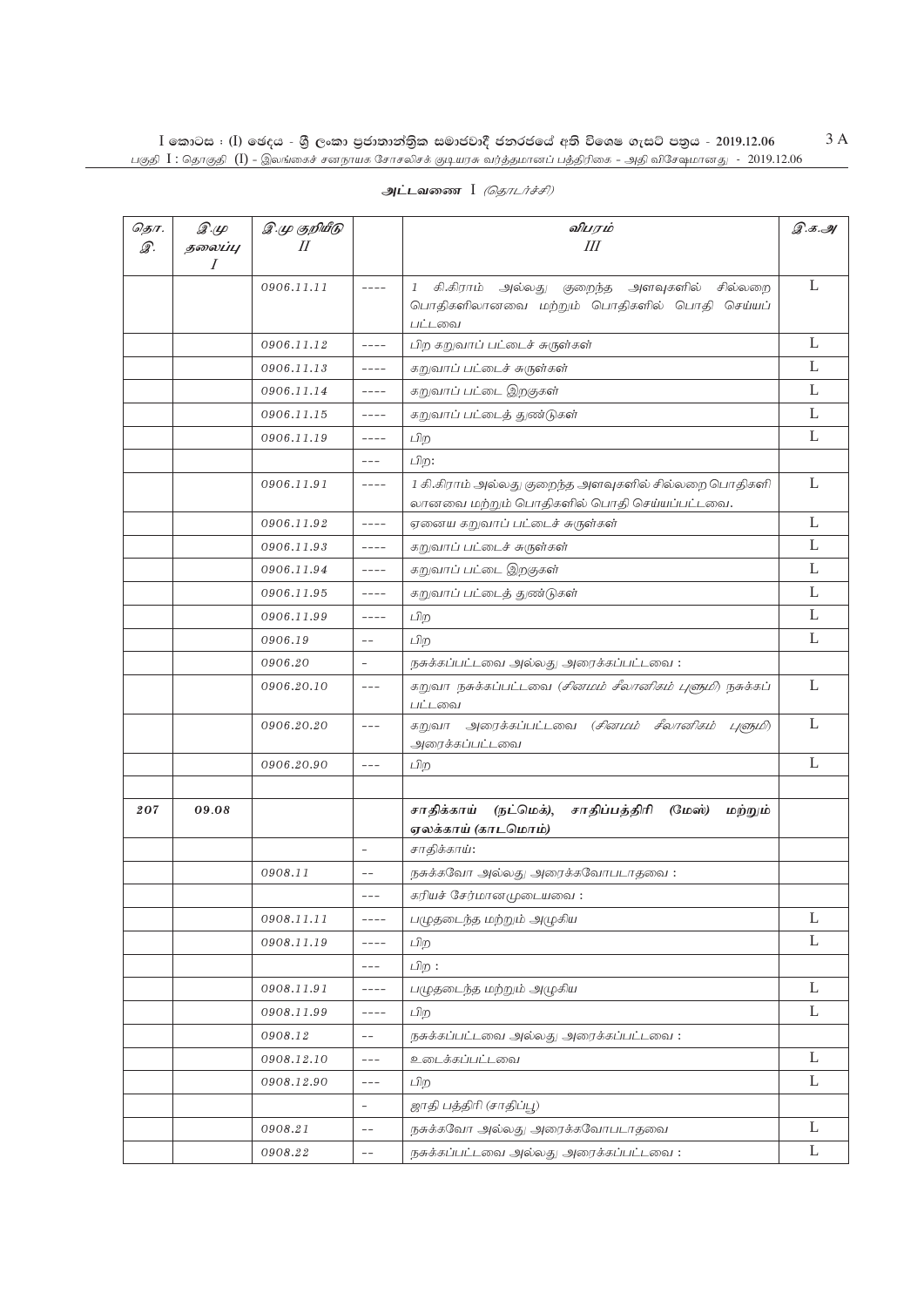#### 4A I කොටස : (I) ඡෙදය - ශුී ලංකා පුජාතාන්තිුක සමාජවාදී ජනරජයේ අති විශෙෂ ගැසට් පතුය - 2019.12.06 பகுதி  $\Gamma$ : தொகுதி ( $\overline{\rm J}$  – இலங்கைச் சனநாயக சோசலிசக் குடியரசு வர்த்தமானப் பத்திரிகை - அதி விசேஷமானது - 2019.12.06

04. 2017 ஆம் ஆண்டு நவெம்பர் மாதம் 09 ஆந் திகதிய 2044/ 40 ஆம் இலக்க அதிவிசேட வர்த்தமானி, 2018 ஆம் ஆண்டு யூன் மாதம் 18 ஆந் திகதிய 2076/ 4 ஆம் இலக்க அதி விசேட வர்த்தமானி மற்றும் 2019 ஆம் ஆண்டு ஒற்றோபர் மாதம் 03 ஆந் திகதிய 2143/36 ஆம் இலக்க திருத்தப்பட்ட அதி விசேட வர்த்தமானிகளில் பிரசுரிக்கப்பட்ட விசேட இறக்குமதி அனுமதிப்பத்திர ஒழுங்குவிதிகளிலான அட்டவணை  $I$  இன் கீழ் குறிப்பிடப்பட்டுள்ள  $II$  ஆம் நிரலில் காட்டப்பட்டுள்ள இயைபுமுறைக் குறியீடுகளும் III ஆம் நிரலில் காட்டப்பட்டுள்ள அதற்கு ஒத்திசைவான பின்வரும் பொருட்கள் சேர்க்கப்படுகின்றன.

| தொ.<br>இல | $\mathscr{D} \mathscr{L}$<br>தலைப்பு<br>$\overline{I}$ | இ.மு குறியீடு |                          | விபரம்<br>Ш                                                                                                                                               | இ.க.அ        |
|-----------|--------------------------------------------------------|---------------|--------------------------|-----------------------------------------------------------------------------------------------------------------------------------------------------------|--------------|
| 208       | 07.13                                                  |               |                          | உலர்த்திய அவரை இன மரக்கறிவகைகள்,கோது நீக்கியவை,<br>தோல் நீக்கப்பெறாதவை அல்லது பிளக்கப்பட்டவை அல்லது<br>இரண்டும் செய்யப்படாதவை                             |              |
|           |                                                        |               | $- - -$                  | கறுப்பு உளுந்து :                                                                                                                                         |              |
|           |                                                        | 0713.31.22    | ----                     | பிளக்கப்பட்டவை                                                                                                                                            | L            |
|           |                                                        | 0713.31.29    | $- - - -$                | பிற                                                                                                                                                       | L            |
|           |                                                        |               |                          |                                                                                                                                                           |              |
| 203       | 08.02                                                  |               |                          | பிற விதைகள், புதிய அல்லது உலர்த்திய, கோது நீக்கிய<br>அல்லது நீக்காத, தோல் நீக்கப்பட்ட அல்லது<br>நீக்கப்<br>படாதவை                                         |              |
|           |                                                        | 0802.80       | $\overline{\phantom{a}}$ | அரிகா (ஒரு வகை பாக்கு) விதைகள்                                                                                                                            |              |
|           |                                                        | 0802.80.10    | $---$                    | (கோது நீக்காதவை அல்லது பட்டை உரிக்கப்<br>புகியவை<br>படாதவை)                                                                                               | L            |
|           |                                                        | 0802.80.90    | $---$                    | பிற                                                                                                                                                       | L            |
|           |                                                        |               |                          |                                                                                                                                                           |              |
| 204       | 08.13                                                  |               |                          | பழங்கள், உலர்த்தியவை, தலைப்பு 08.01 தொடக்கம்<br>08.06 வரையிலானவற்றுள் அடங்காதவை: இவ்வதிகாரத்தி<br>லுள்ள விதைகளின் அல்லது உலர்த்திய பழங்களின்<br>கலப்புகள் |              |
|           |                                                        | 0813.40       | $\sim$                   | பிற பழங்கள்:                                                                                                                                              |              |
|           |                                                        | 0813.40.10    | $- - -$                  | புளியம் பழம்                                                                                                                                              | L            |
|           |                                                        |               |                          |                                                                                                                                                           |              |
| 205       | 09.04                                                  |               |                          | வைப்பர் இனத்து மிளகு : உலர்த்திய அல்லது நசுக்கப்பட்ட<br>அரைக்கப்பட்ட காப்சிக்கம்<br>அல்லது<br>இன<br>அல்லது<br>பிமென்ரா இனத்தவை                            |              |
|           |                                                        |               |                          | மிளகு :                                                                                                                                                   |              |
|           |                                                        | 0904.11       | $\overline{\phantom{m}}$ | நசுக்கவோ அல்லது அரைக்கவோபடாதவை.                                                                                                                           |              |
|           |                                                        |               | $---$                    | ஒரு லீற்றருக்கு 450 கிராம்களுக்கு மேற்படாத அடர்த்தியினைக்<br>கொண்ட லைட் பெறீஸ் (ஓரளவு வளர்ச்சியுற்ற) மிளகுககள்                                            |              |
|           |                                                        | 0904.11.11    | $--- -$                  | கரியச் சேர்மானமுடைய மிளகு                                                                                                                                 | L            |
|           |                                                        | 0904.11.19    | $--- -$                  | பிற                                                                                                                                                       | L            |
|           |                                                        | 0904.11.20    | $\qquad \qquad - -$      | ஒரு லீற்றருக்கு 450 கிராம்களுக்கு மேற்பட்ட அடர்த்தியினைக்<br>கொண்ட மெச்சுடியட் மிளகுகள் (முழு வளர்ச்சியற்றவை)                                             | L            |
|           |                                                        | 0904.11.30    | $---$                    | பிற, வெள்ளை நிறமுுடையவை                                                                                                                                   | L            |
|           |                                                        | 0904.11.90    | $---$                    | பிற                                                                                                                                                       | $\mathbf{L}$ |
|           |                                                        | 0904.12       | $- \, -$                 | ருசுக்கப்பட்டவை அல்லது அரைக்கப்பட்டவை:                                                                                                                    |              |
|           |                                                        | 0904.12.10    | $---$                    | நசுக்கப்பட்டவை                                                                                                                                            | L            |
|           |                                                        | 0904.12.20    | $---$                    | அரைக்கப்பட்டவை                                                                                                                                            | L            |
|           |                                                        |               |                          |                                                                                                                                                           |              |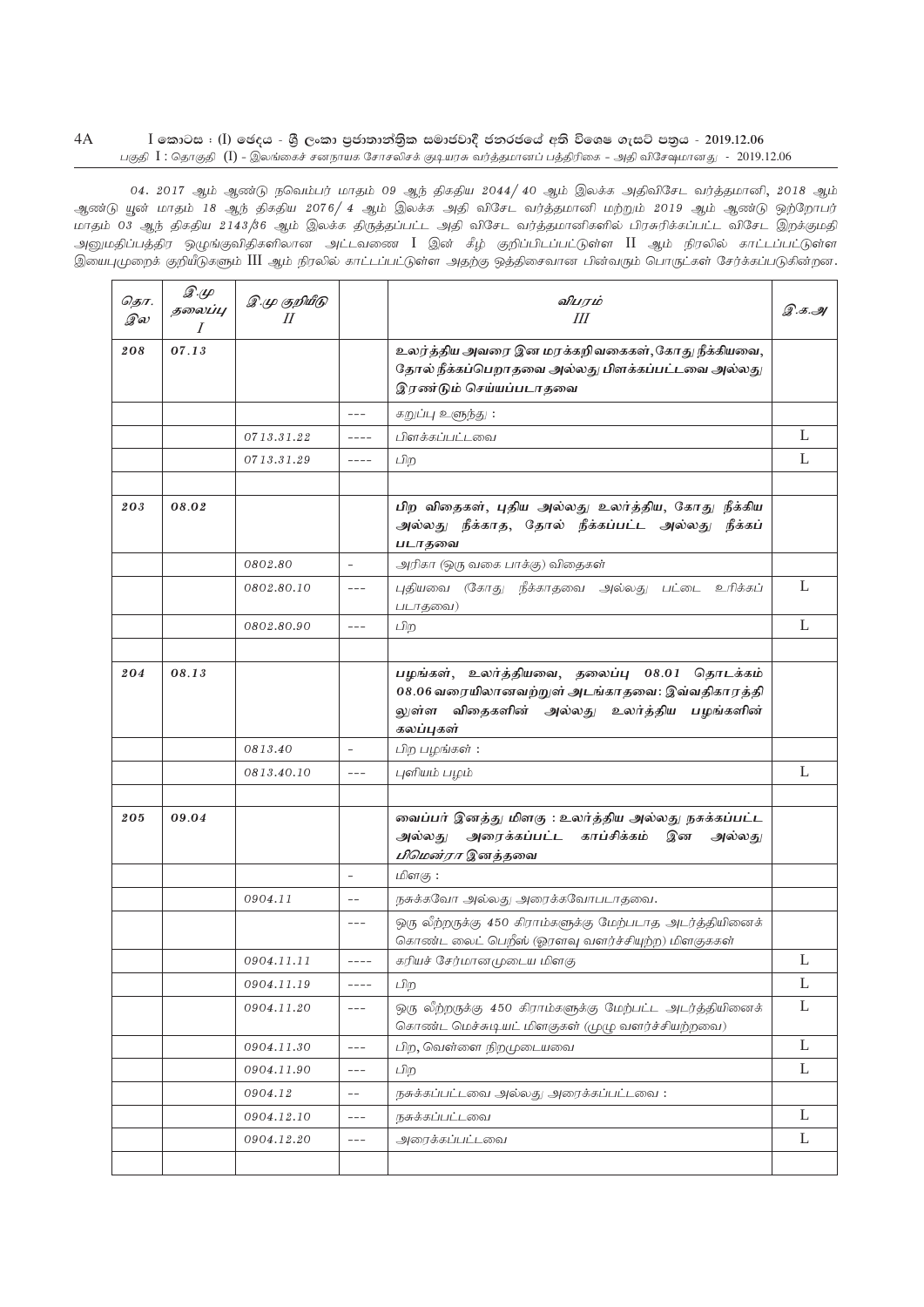$I$  කොටස : ( $I$ ) ඡෙදය - ශීු ලංකා පුජාතාන්තිුක සමාජවාදී ජනරජයේ අති විශෙෂ ගැසට් පතුය - 2019.12.06<br>பகுதி  $I$  : தொகுதி  $(I)$  - இலங்கைச் சனநாயக சோசலிசக் குடியரசு வர்த்தமானப் பத்திரிகை - அதி விசேஷமானது - 2019.12.06 5 A

| தொ.<br>இல | $\mathscr{D} \mathscr{L}$<br>தலைப்பு<br>I | இ.மு குறியீடு<br>$\mathcal{U}$ |                              | விபரம்<br>Ш                                                                                                     | இ.க.அ        |
|-----------|-------------------------------------------|--------------------------------|------------------------------|-----------------------------------------------------------------------------------------------------------------|--------------|
| 206       | 09.06                                     |                                |                              | கறுவா மற்றும் கறுவா மரப்பூக்கள்                                                                                 |              |
|           |                                           |                                | $\overline{\phantom{0}}$     | நசுக்கவோ அல்லது அரைக்கவோபடாதவை                                                                                  |              |
|           |                                           | 0906.11.00                     | $-$                          | கறுவாப் பட்டடை சுருள் <i>(சினமன் சீலானிகம் புளுமி</i> )                                                         |              |
|           |                                           |                                | $- - -$                      | கரியச் சேர்வைகளுடைய                                                                                             |              |
|           |                                           | 0906.11.11                     | ----                         | 1 கி.கிராம் அல்லது அதற்கு குறைந்த அளவுகளில் சில்லறைப்<br>பொதிகளிலானவை மற்றும் பொதிகளில் பொதி செய்யப்<br>பட்டவை. | L            |
|           |                                           | 0906.11.12                     | $- - - -$                    | பிற கறுவாப் பட்டைச் சுருள்கள்                                                                                   | L            |
|           |                                           | 0906.11.13                     |                              | கறுவாப் பட்டைச் சுருள்கள்                                                                                       | L            |
|           |                                           | 0906.11.14                     | ----                         | கறுவாப் பட்டை இறகுகள்                                                                                           | L            |
|           |                                           | 0906.11.15                     | ----                         | கறுவாப் பட்டைத் துண்டுகள்                                                                                       | L            |
|           |                                           | 0906.11.19                     | ----                         | பிற                                                                                                             | L            |
|           |                                           |                                | $- - -$                      | பிற:                                                                                                            |              |
|           |                                           | 0906.11.91                     | $- - - -$                    | 1 கி.கிராம் அல்லது அதற்கு குறைந்த அளவுகளில் சில்லறைப்<br>பொதிகளிலானவை மற்றும் பொதிகளில் பொதி செய்யப்<br>பட்டவை. | L            |
|           |                                           | 0906.11.92                     | $- - - -$                    | ஏனைய கறுவாப் பட்டைச் சுருள்கள்                                                                                  | L            |
|           |                                           | 0906.11.93                     | ----                         | கறுவாப் பட்டைச் சுருள்கள்                                                                                       | L            |
|           |                                           | 0906.11.94                     | $- - - -$                    | கறுவாப் பட்டை இறகுகள்                                                                                           | L            |
|           |                                           | 0906.11.95                     | ----                         | கறுவாப் பட்டைத் துண்டுகள்                                                                                       | L            |
|           |                                           | 0906.11.99                     | $- - - -$                    | பிற                                                                                                             | L            |
|           |                                           | 0906.19                        | $-$                          | பிற                                                                                                             | L            |
|           |                                           | 0906.20                        | $\equiv$                     | நசுக்கப்பட்டவை அல்லது அரைக்கப்பட்டவை:                                                                           |              |
|           |                                           | 0906.20.10                     | $---$                        | கறுவாப்பட்டை நசுக்கப்பட்டவை <i>(சினமம் சீலானிகம் புளுமி</i> )<br>நசுக்கப் பட்டவை                                | $\mathbf{L}$ |
|           |                                           | 0906.20.20                     | $- - -$                      | கறுவாப்பட்டை அரைக்கப்பட்டவை ( <i>சினமம் சீலானிகம் புளுமி</i> )<br>அரைக்கப்பட்டவை                                | L            |
|           |                                           | 0906.20.90                     | $- - -$                      | பிற                                                                                                             | L            |
| 209       | 09.07                                     |                                |                              | கராம்பு (முழுப் பழம், கராம்புகளும் தண்டுகளும்)                                                                  |              |
|           |                                           | 0907.10                        | $\qquad \qquad \blacksquare$ | நசுக்கவோஅல்லதுஅரைக்கவோபடாதவை :                                                                                  |              |
|           |                                           |                                | ---                          | கரியச் சேர்மானமுடையவை                                                                                           |              |
|           |                                           | 0907.10.11                     | ----                         | முழுப் பழம்                                                                                                     | L            |
|           |                                           | 0907.10.12                     | ----                         | கராம்புப் பூண்டுகள்                                                                                             | L            |
|           |                                           | 0907.10.13                     | ----                         | தண்டுகள்                                                                                                        | L            |
|           |                                           |                                | $---$                        | பிற                                                                                                             |              |
|           |                                           | 0907.10.91                     | ----                         | முழுப் பழம்                                                                                                     | L            |
|           |                                           | 0907.10.92                     | ----                         | கராம்புப் பூண்டுகள்                                                                                             | L            |
|           |                                           | 0907.10.93                     | ----                         | தண்டுகள்                                                                                                        | L            |
|           |                                           | 0907.20                        | $\overline{\phantom{0}}$     | நசுக்கப்பட்டவை அல்லது அரைக்கப்பட்டவை:                                                                           | L            |
|           |                                           |                                |                              |                                                                                                                 |              |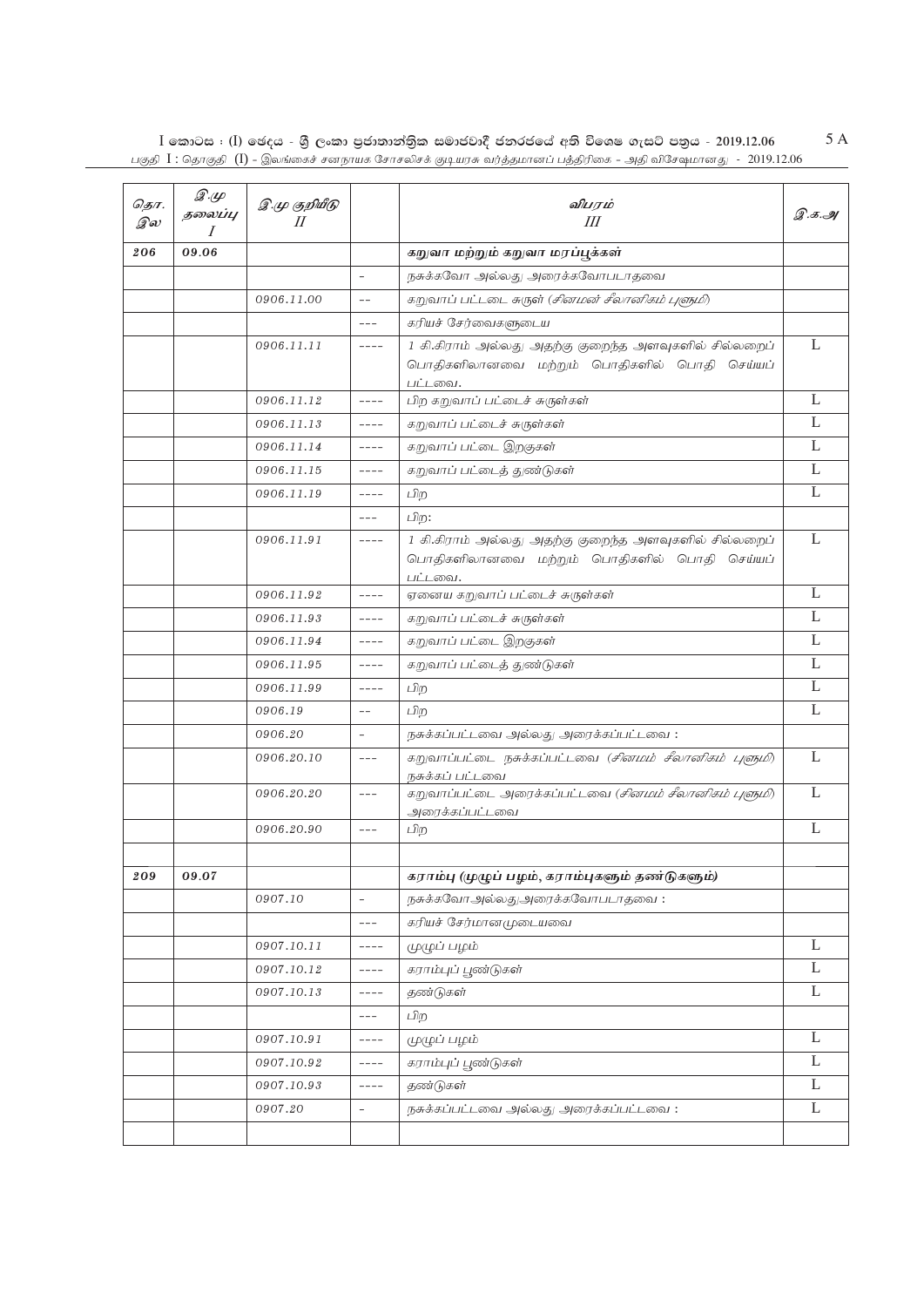$6\mathrm{A}$   $\qquad$   $\rm{I}$  කොටස $\,$   $\,$  ( $\rm{I})$  ජෙදය - ශුී ලංකා පුජාතාන්තික සමාජවාදී ජනරජයේ අති විශෙෂ ගැසට් පතුය - 2019.12.06 பகுதி  $\,$  I : தொகுதி  $\,$  ( $\rm{J})$  - இலங்கைச் சனநாயக சோசலிசக் குடியரசு வர்த்தமானப் பத்திரிகை - அதி விசேஷமானது -  $\,$  2019.12.06

| தொ.<br>இல | $\mathscr{D} \mathscr{L}$<br>தலைப்பு<br>I | இ.மு குறியீடு<br>II |                          | விபரம்<br>Ш                                                                                                                                                                                                                                                                                                                                                                                                                                                                 | இ.க.அ       |
|-----------|-------------------------------------------|---------------------|--------------------------|-----------------------------------------------------------------------------------------------------------------------------------------------------------------------------------------------------------------------------------------------------------------------------------------------------------------------------------------------------------------------------------------------------------------------------------------------------------------------------|-------------|
| 207       | 09.08                                     |                     |                          | சாதிப்பத்திரி<br>சாதிக்காய்<br>(நட்மெக்),<br>(மேஸ்)<br>மற்றும்<br>ஏலக்காய் (காடமொம்)                                                                                                                                                                                                                                                                                                                                                                                        |             |
|           |                                           |                     | $\bar{a}$                | சாதிக்காய்:                                                                                                                                                                                                                                                                                                                                                                                                                                                                 |             |
|           |                                           | 0908.11             | $- -$                    | நசுக்கவோ அல்லது அரைக்கவோபடாதவை :                                                                                                                                                                                                                                                                                                                                                                                                                                            |             |
|           |                                           |                     | $---$                    | கரியச் சேர்மானமுடையவை                                                                                                                                                                                                                                                                                                                                                                                                                                                       |             |
|           |                                           | 0908.11.11          | $- - - -$                | பழுதடைந்த மற்றும் அழுகிய                                                                                                                                                                                                                                                                                                                                                                                                                                                    | L           |
|           |                                           | 0908.11.19          | $- - - -$                | பிற                                                                                                                                                                                                                                                                                                                                                                                                                                                                         | L           |
|           |                                           |                     | $---$                    | பிற :                                                                                                                                                                                                                                                                                                                                                                                                                                                                       |             |
|           |                                           | 0908.11.91          | $- - - -$                | பழுதடைந்த மற்றும் அழுகிய                                                                                                                                                                                                                                                                                                                                                                                                                                                    | L           |
|           |                                           | 0908.11.99          | $- - - -$                | பிற                                                                                                                                                                                                                                                                                                                                                                                                                                                                         | L           |
|           |                                           | 0908.12             | $- -$                    | நசுக்கப்பட்டவை அல்லது அரைக்கப்பட்டவை:                                                                                                                                                                                                                                                                                                                                                                                                                                       |             |
|           |                                           | 0908.12.10          | $---$                    | உடைக்கப்பட்டவை                                                                                                                                                                                                                                                                                                                                                                                                                                                              | L           |
|           |                                           | 0908.12.90          | $---$                    | பிற                                                                                                                                                                                                                                                                                                                                                                                                                                                                         | L           |
|           |                                           |                     | $\overline{\phantom{a}}$ | ஜாதி பத்திரி (சாதிப்பூ)                                                                                                                                                                                                                                                                                                                                                                                                                                                     |             |
|           |                                           | 0908.21             | $- -$                    | நசுக்கவோ அல்லது அரைக்கவோ படாதவை                                                                                                                                                                                                                                                                                                                                                                                                                                             | L           |
|           |                                           | 0908.22             | $ -$                     | நசுக்கப்பட்டவை அல்லது அரைக்கப்பட்டவை:                                                                                                                                                                                                                                                                                                                                                                                                                                       | L           |
|           |                                           |                     | $\overline{\phantom{a}}$ | ஏலக்காய்:                                                                                                                                                                                                                                                                                                                                                                                                                                                                   |             |
|           |                                           | 0908.31             | $ -$                     | நசுக்கவோ அல்லது அரைக்கவோபடாதவை                                                                                                                                                                                                                                                                                                                                                                                                                                              | L           |
|           |                                           | 0908.32             | $ -$                     | நசுக்கப்பட்டவை அல்லது அரைக்கப்பட்டவை:                                                                                                                                                                                                                                                                                                                                                                                                                                       | L           |
| 210       | 09.10                                     |                     |                          | இஞ்சி, குங்குமப் பூ, மஞ்சள், தைம், புன்னை இலைகள், கறி<br>மற்றும் பிறவாசனைச் சரக்குகள்                                                                                                                                                                                                                                                                                                                                                                                       |             |
|           |                                           |                     | $\overline{\phantom{a}}$ | இஞ்சி:                                                                                                                                                                                                                                                                                                                                                                                                                                                                      |             |
|           |                                           | 0910.11             | $ -$                     | நசுக்கவோ அல்லது அரைக்கவோபடாதவை                                                                                                                                                                                                                                                                                                                                                                                                                                              |             |
|           |                                           | 0910.11.10          | $---$                    | உலரவைக்கப்பட்டவை                                                                                                                                                                                                                                                                                                                                                                                                                                                            | L           |
|           |                                           | 0910.11.90          | $---$                    | பிற                                                                                                                                                                                                                                                                                                                                                                                                                                                                         | L           |
|           |                                           | 0910.12             |                          | நசுக்கப்பட்டவை அல்லது அரைக்கப்பட்டவை:                                                                                                                                                                                                                                                                                                                                                                                                                                       | L           |
|           |                                           | 0910.30             |                          | மஞ்சள்                                                                                                                                                                                                                                                                                                                                                                                                                                                                      |             |
|           |                                           | 0910.30.10          | $\frac{1}{2}$            | நசுக்கவோ அல்லது அரைக்கவோபடாதவை                                                                                                                                                                                                                                                                                                                                                                                                                                              | $\mathbf L$ |
|           |                                           | 0910.30.90          | $- - -$                  | பிற                                                                                                                                                                                                                                                                                                                                                                                                                                                                         | L           |
| 211       | 33.07                                     |                     |                          | வேறெங்கும் குறிப்பிடப்படாத அல்லது சேர்க்கப்படாத<br>சவரத்திற்கு முன், சவரத்தின் போது அல்லது சவரத்தின்<br>பின்னர் உபயோகிக்கப்படும் தயாரிப்புகள், உடல் (வியர்வை)<br>மணநீக்கிகள், குளியலுக்கான தயாரிப்புகள்: மயிர் அகற்றும்<br>பசைகளும் பிற நறுமண வகைகளும், வேறெங்கும்<br>சேர்க்கப்படாத அல்லது குறிப்பிடப்படாத ஒப்பனை அல்லது<br>குளியலறைத் தயாரிப்புகள் : நறுமணமுட்டப்பட்ட அல்லது<br>கிருமி நீக்கும் இயல்பு கொண்ட அல்லது இவையிரண்டும்<br>கொண்டு தயாரிக்கப்பட்ட அறை மணமகற்றிகள். |             |